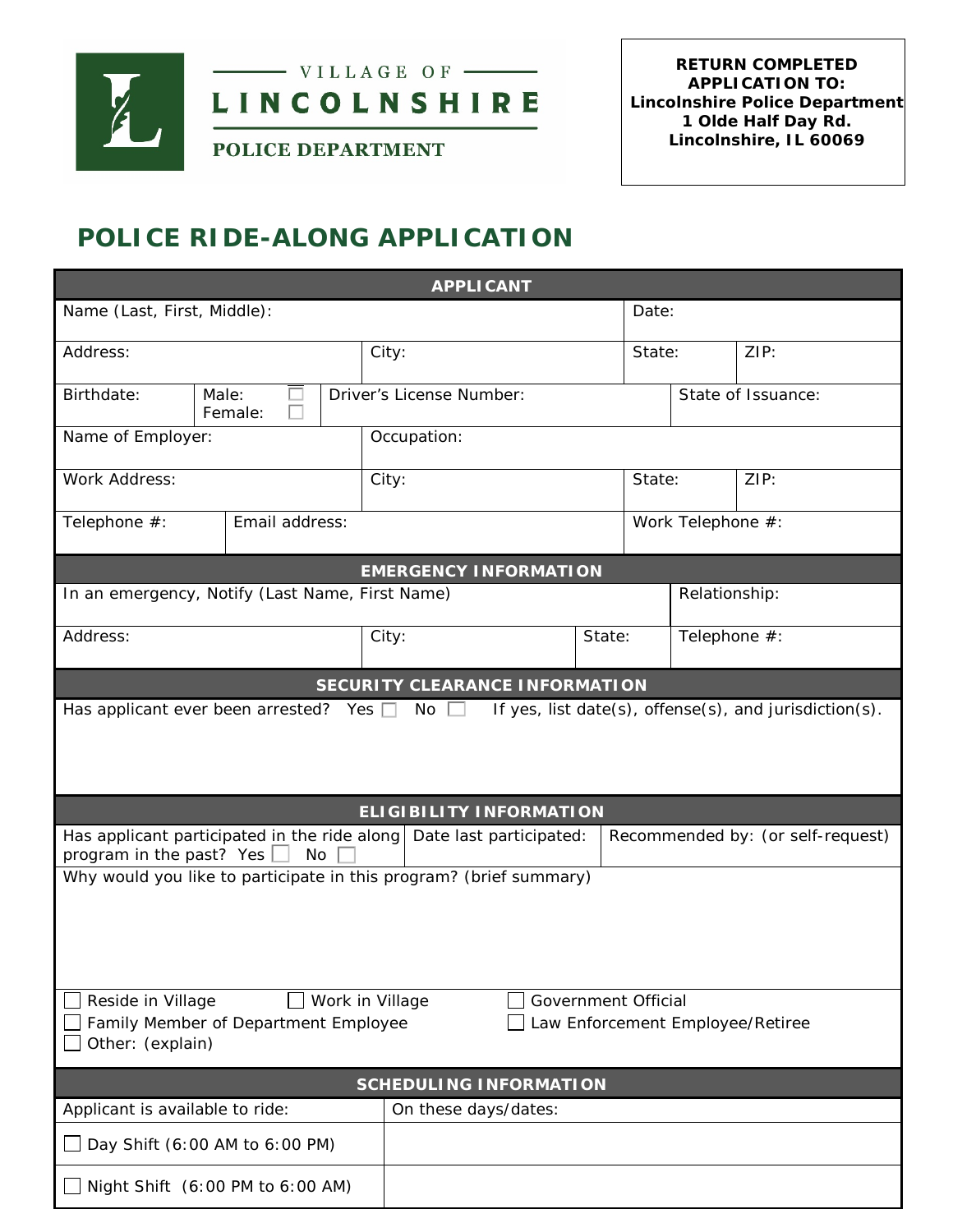#### **WAIVER AND RELEASE**

#### **AGREEMENT ASSUMING RISK OF INJURY OR DAMAGE WAIVER AND RELEASE OF CLAIMS**

- The undersigned has requested permission to accompany a member or members of the Lincolnshire Police Department during the active performance of their official duties.
- The undersigned understands and acknowledges that such duties involve work and activities which can be inherently dangerous and subject the undersigned to risk of loss, injury, or damage to person or property.
- The undersigned, being given the opportunity to observe, participate, and engage in police operations, functions, training, and other activities of the Lincolnshire Police Department, releases the Village of Lincolnshire, its officers, and employees from any and all liability whatsoever, for any injuries, damages, and claims that may arise out of his/her observation, participation, and engagement in police operations, functions, training, and other activities of the Lincolnshire Police Department.
- By signing this form, the participant further indicates that he/she has reviewed the Lincolnshire Police Department Ride-Along Program rules and understands its contents. Further, the participant agrees to abide by the rules as set forth in the Lincolnshire Police Department Ride-Along policy.
- The undersigned agrees to dress appropriately in casual business attire and to comply with all lawful directives of the host officer or other employee of the Police Department.

#### **READ THIS DOCUMENT COMPLETELY BEFORE SIGNING**

| SIGNATURE (Must be signed in the presence of a Police Department employee)                                                                 |                          |       |  |  |  |  |  |
|--------------------------------------------------------------------------------------------------------------------------------------------|--------------------------|-------|--|--|--|--|--|
| Signature of Applicant:                                                                                                                    |                          | Date: |  |  |  |  |  |
| POLICE DEPARTMENT USE ONLY                                                                                                                 |                          |       |  |  |  |  |  |
| Received by:                                                                                                                               |                          | Date: |  |  |  |  |  |
| Background completed by:                                                                                                                   |                          | Date: |  |  |  |  |  |
| <b>Background Results:</b>                                                                                                                 |                          |       |  |  |  |  |  |
| <b>APPROVAL</b>                                                                                                                            |                          |       |  |  |  |  |  |
| <b>APPROVED</b><br><b>DENIED</b>                                                                                                           | Deputy Chief or Designee | Date: |  |  |  |  |  |
| <b>NOTIFICATION</b>                                                                                                                        |                          |       |  |  |  |  |  |
| <b>TELEPHONE</b><br>EMAIL / LETTER                                                                                                         | Notified by:             | Date: |  |  |  |  |  |
| <b>ASSIGNMENT</b>                                                                                                                          |                          |       |  |  |  |  |  |
| Shift                                                                                                                                      | <b>Host Officer</b>      | Date: |  |  |  |  |  |
| Participated as scheduled<br>Did not participate<br>Participated on:<br>Applicant:<br>$\mathbf{r}$ . The state of $\mathbf{r}$<br>$\cdots$ |                          |       |  |  |  |  |  |

**Return this form to the Administrative Assistant for filing.**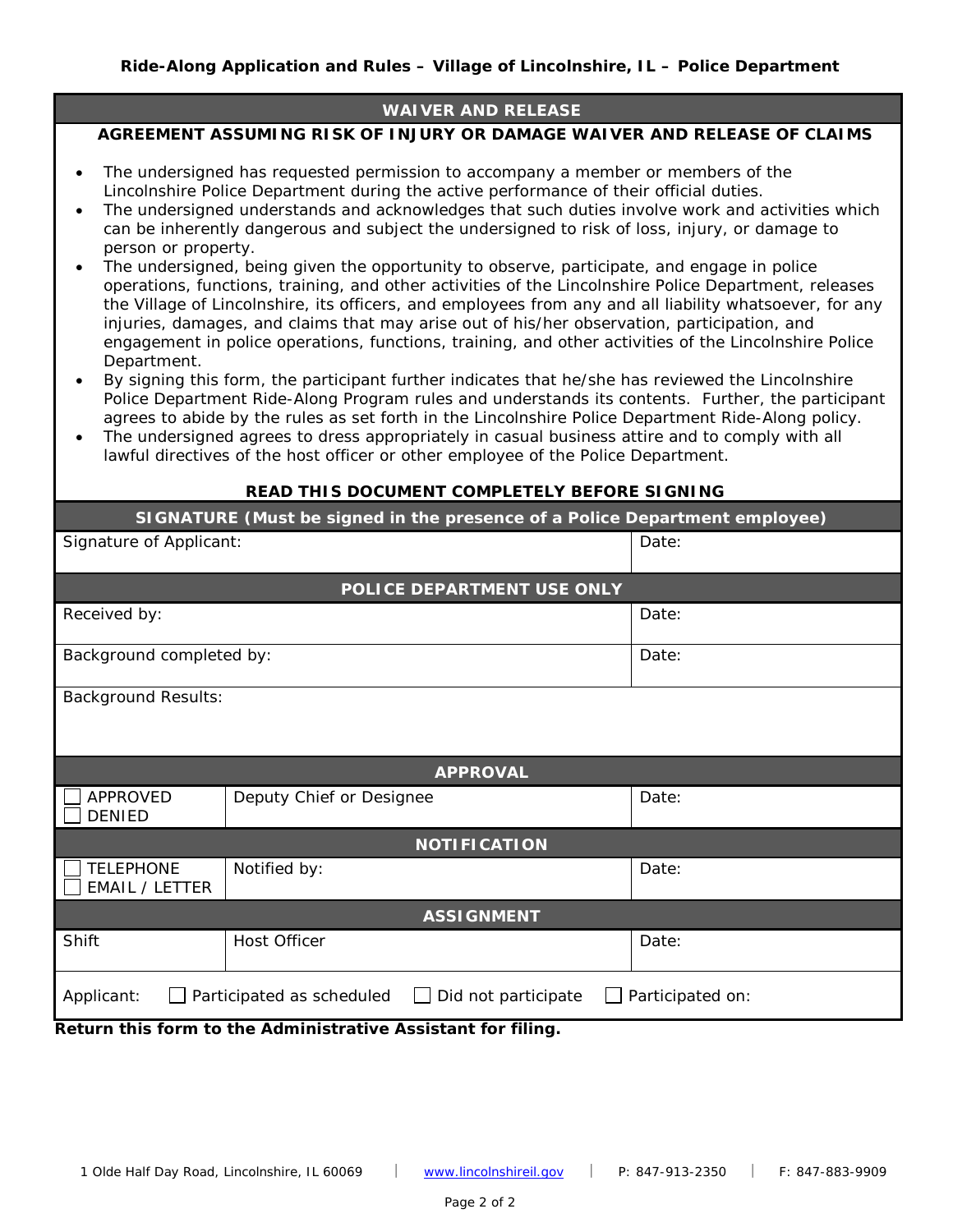### **Ride-Along Application and Rules – Village of Lincolnshire, IL – Police Department**

## **Police Ride-Along Program Rules**

- *1.* Applicants must read and sign the application and release in its entirety, one week prior to the requested date of the ride-along, and in the presence of a Lincolnshire Police Department employee.
- *2.* The applicant must show photo identification that is issued by a state or federal government agency to a Lincolnshire Police Department employee at the time they sign the application and release.
- *3.* The participant must be in good physical health and have the ability to escape danger if need be.
- *4.* Participants may only ride-along once per year. Exceptions to this rule will be made for: News Media, Law Enforcement Officers from other jurisdictions, and family members of Police Department personnel. Regardless of any exceptions, each ride-along event must be approved and an application and release must be completed.
- *5.* Participants shall report to the Shift Supervisor prior to the beginning of the shift for which they have been approved to ride-along, or other prearranged time.
- *6.* Participants will wear casual slacks or neat jeans, and a shirt with a collar. Dresses, skirts, tshirts, shorts, sweats, or any article of clothing displaying rude or offensive logos are expressly prohibited. Shoes should be comfortable with a nonslip type of sole (no high heels). Tattoos must be covered in their entirety. The shift supervisor will make the final determination as to whether a participant's attire is acceptable.
- *7.* Appropriate protective clothing should be brought by the participant for applicable weather conditions. (Participants may have to be out in inclement weather conditions for extended periods of time).
- *8.* Participants shall have their seat belt properly secured at all times while the vehicle they are riding in is in motion.
- *9.* Participants shall promptly and quickly obey all commands of all Lincolnshire Police Officers and other law enforcement officers.
- *10.* Participants shall not audio and/or video record when participating in the ride-along program. Further, participants shall not bring with them any equipment that may be used to record audio or video in any form. (This rule does not apply to news media personnel).
- *11.* Participants must submit to a search of their person and/or any belongings brought with them at any time during the ride-along event if any Lincolnshire Police Officer makes such a request.
- *12.* Participants shall not have any weapons with them or in their possession. (Law enforcement officers from other jurisdictions may carry their firearm, but the weapon must be completely concealed).
- *13.* Participants shall not use the radio except in cases of extreme emergency when the host officer is not able to do so.
- *14.* Participants shall not identify themselves as law enforcement officers, either visually or verbally (even if they indeed are law enforcement officers).
- *15.* Participants shall not become directly involved in any law enforcement activity unless specifically requested to do so by the host officer or other law enforcement officer, or in cases of extreme emergency.